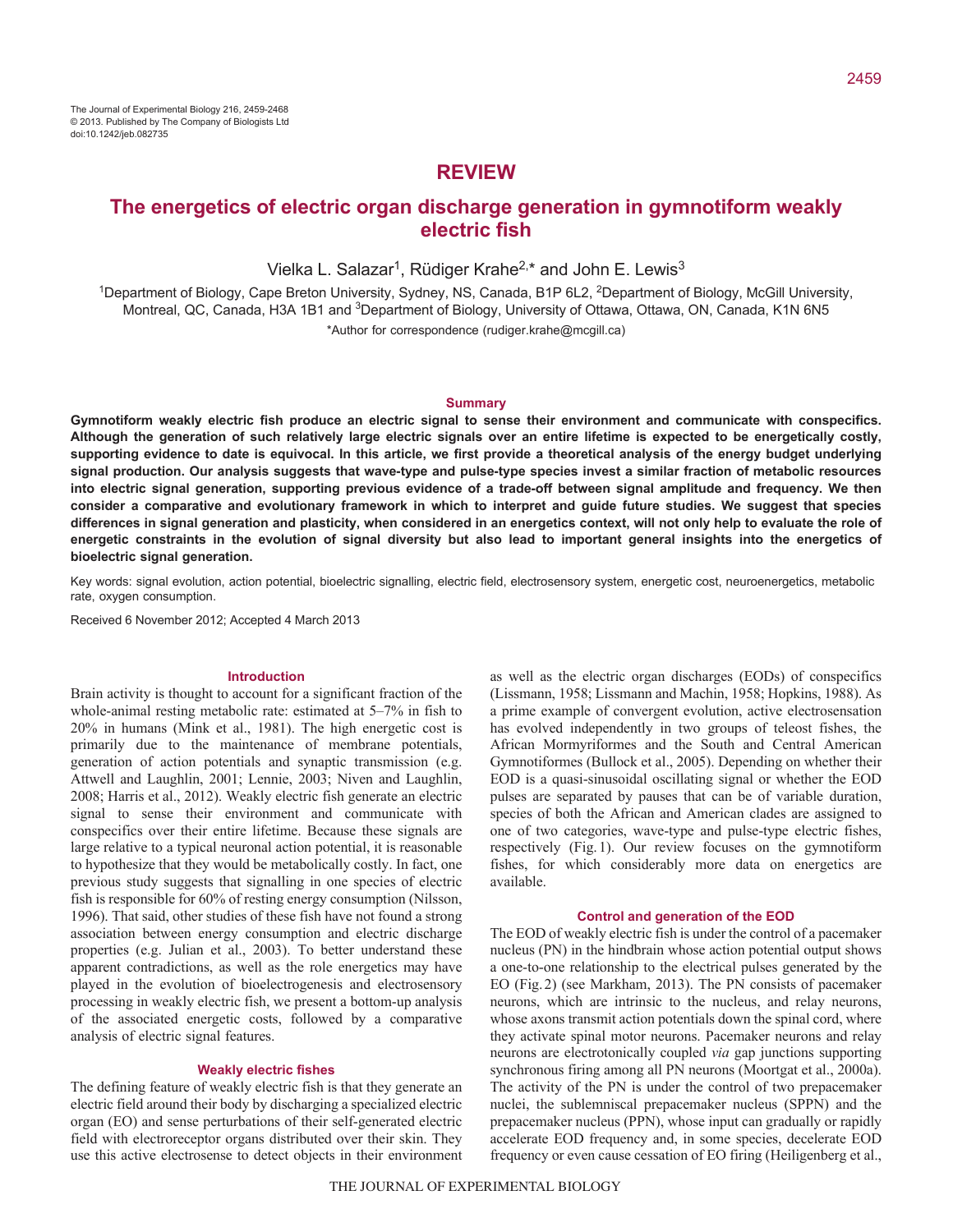# 2460 The Journal of Experimental Biology 216 (13)



Fig. 1. Electric organs (EOs), electric organ discharges (EODs) and electrocytes for three genera of gymnotiform fish. Top row: *Brachyhypopomus gauderio* (a pulse-type electric fish); middle row: *Eigenmannia* sp. (a wave-type electric fish); bottom row: *Apteronotus albifrons* (a wave-type electric fish). Left column: outlines of fish body and approximate location of EO (grey); centre column: EOD trace with time scale (for *B. gauderio*, the upper trace shows a pulse train and the lower trace a single EOD pulse). Right column: sketch of an electrocyte indicating the location of Na+ channels for *B. gauderio* and *Eigenmannia* sp.; for *A. albifrons*, the hairpin shape of the axon of the spinal motor neuron inside the EO is shown schematically, with the direction of current flow indicated by arrows.

1981; Heiligenberg et al., 1996; Kawasaki and Heiligenberg, 1989; Keller et al., 1991; Metzner, 1993; Metzner, 1999).

In the gymnotiform family Apteronotidae, the EO is composed of the specialized terminals of spinal motor neurons. In all the remaining gymnotiforms and in the African mormyriforms, the EO consists of electrocytes that are derived from muscle tissue, and these muscle-derived electrocytes are innervated by spinal motor neurons. Accordingly, the apteronotid EOD is called neurogenic and the EOD of all the remaining weakly electric fishes is called myogenic (Table1) (Bennett, 1971).



Fig. 2. Simplified electrosensory and electromotor circuitry. Primary electrosensory afferent fibres (green) carry information about perturbations of the fish's electric field to the hindbrain, where each fibre trifurcates to terminate in each of the three topographic electrosensory lateral line lobe (ELL) maps of the body surface: centromedial segment (CMS), centrolateral segment (CLS) and lateral segment (LS) (grey). The output neurons of the three maps project to the torus semicircularis (TS) (grey). Additional electrosensory and feedback nuclei have been omitted. The activity of the pacemaker nucleus (PN) is controlled by two prepacemaker nuclei, the sublemniscal prepacemaker nucleus (SPPN) and the central posterior/prepacemaker nucleus (CP/PPN). The axons of the PN relay cells project to the spinal cord, where they activate spinal motor neurons (small black arrow), which, in turn, innervate the EO (red). Black, motor circuitry.

In the simplest case of myogenic electric organs, only the posterior face of the electrocyte is equipped with voltage-gated Na+ channels and able to fire an action potential leading to a headpositive, monophasic EOD. This is the case for the electric eel, *Electrophorus electricus*, and several pulse-type and wave-type gymnotiform species (e.g. *Eigenmannia*; Fig.1). If both faces of the electrocytes contain voltage-gated sodium channels, then the depolarization resulting from firing the posterior face may spread to the anterior face, causing an action potential there. In this case, the EOD is biphasic with an initial head-positive phase caused by the action potential of the posterior face followed by a headnegative phase due to the action potential of the anterior face (e.g. *Brachyhypopomus*; Fig.1). More elaborate EOD waveforms can arise in some groups of gymnotiform fish because of the presence of accessory EOs as well as variation in electrocyte size and innervation within the EO (e.g. Bennett, 1971; Caputi et al., 2005).

In *Apteronotus*, the EO is situated just ventral of the spinal cord (Fig.1). Upon entering the EO, each electromotor neuron axon turns anterior and then makes a hairpin turn to terminate at approximately the same rostrocaudal level at which it entered the EO. The head-positive and head-negative phases of the EOD are produced by current flowing along the part of the hairpin pointing in the anterior direction and by current flowing along the hairpin part pointing in the posterior direction, respectively (see sketch in Fig.1) (Bennett, 1971; Waxman et al., 1972).

The cost of generating the EOD we are interested in for the purpose of this article is the performance cost. We therefore disregard any differences between fish in the cost of developing or maintaining the electrogenerating mechanism. Immediately relevant costs are incurred through, first, the ionic flows across the cell membranes of neurons in the PN, spinal cord and EO, all of which fire action potentials at the rate of the EOD; second, the action potentials of the sensory neurons driven by the EOD and its perturbations; and third, synaptic mechanisms in both the electromotor and electrosensory circuits.

## **Electrosensory circuitry**

The self-generated electric field and its perturbations are sensed by  $~15,000$  tuberous electroreceptor organs distributed over the surface of the fish (Carr et al., 1982). The axons of the corresponding primary afferent neurons project to the electrosensory lateral line lobe (ELL)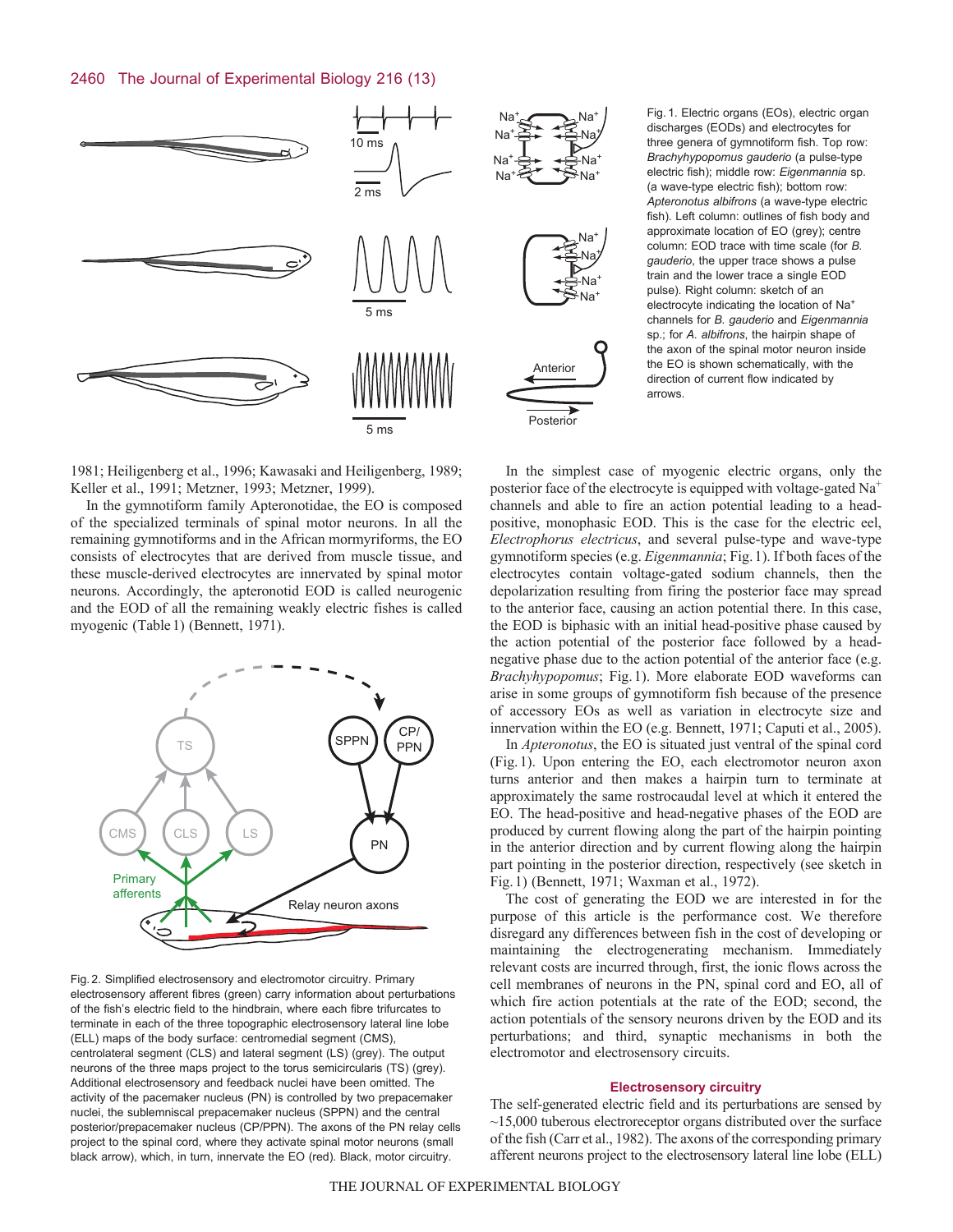|                                                              |                                                                                                         |                          |                            |                              | representative species of the five recognized gymnotiform families |                                                                                                                                                                                                                                                                                                         |                                                                                   |
|--------------------------------------------------------------|---------------------------------------------------------------------------------------------------------|--------------------------|----------------------------|------------------------------|--------------------------------------------------------------------|---------------------------------------------------------------------------------------------------------------------------------------------------------------------------------------------------------------------------------------------------------------------------------------------------------|-----------------------------------------------------------------------------------|
|                                                              |                                                                                                         |                          | Sexually dimorphic         |                              | Short-term                                                         |                                                                                                                                                                                                                                                                                                         |                                                                                   |
| (approx. EODf range) <sup>b,v</sup><br>Family <sup>a,b</sup> | Species <sup>a</sup>                                                                                    | type <sup>a,b</sup><br>S | waveform<br>EOD            | EOD<br>rate                  | EOD waveform<br>plasticity                                         | Habitat preference(s) <sup>ª</sup>                                                                                                                                                                                                                                                                      | Routine $\vec{M}_{O_2}$<br>(µmol O <sub>2</sub> g <sup>-1</sup> h <sup>-1</sup> ) |
| Pulse-type gymnotiforms                                      |                                                                                                         |                          |                            |                              |                                                                    |                                                                                                                                                                                                                                                                                                         |                                                                                   |
| Gymnotidae                                                   | Gymnotus carapo n. sp.                                                                                  | š                        | Mostly                     | $\sum_{i=1}^{d}$             | °°<br>Z                                                            | Lowland terra firme streams and small                                                                                                                                                                                                                                                                   | 2.25 <sup>s</sup>                                                                 |
| $(20 - 80$ Hz)                                               | Gymnotus cylindricus                                                                                    | λý                       | $\sum_{\alpha=0}^{\infty}$ |                              | °c                                                                 | rivers; floodplains (none found in deep river                                                                                                                                                                                                                                                           | $\overline{\phantom{a}}$                                                          |
|                                                              | Gymnotus ucamara                                                                                        | $\geq$                   |                            |                              | o°                                                                 | channels)                                                                                                                                                                                                                                                                                               | $\mathbf I$                                                                       |
|                                                              | Gymnotus sp. nov.                                                                                       | š                        |                            |                              | $\mathsf I$                                                        |                                                                                                                                                                                                                                                                                                         | $4.37^{8}$                                                                        |
| Rhamphichthyidae                                             | Gymnorhamphichthys cf. rondoni                                                                          | $\geq$                   | ڻ<br>Z                     | I                            | $Yes^{\circ}$                                                      | Deep river channels; lowland terra firme                                                                                                                                                                                                                                                                | 2.49 <sup>s</sup>                                                                 |
| $(10 - 120$ Hz)                                              | Rhamphichthys sp. A                                                                                     | $\gtrapprox$             |                            |                              | $\mathbf{I}$                                                       | streams and small rivers; floodplains                                                                                                                                                                                                                                                                   | $4.78 - 6.03 (N = 2)^{s}$                                                         |
|                                                              | Rhamphichthys marmoratus                                                                                | $\geq$                   |                            |                              | Yes <sup>o</sup>                                                   |                                                                                                                                                                                                                                                                                                         |                                                                                   |
|                                                              | Hypopygus lepturus                                                                                      | $\gtrapprox$             |                            |                              | T                                                                  |                                                                                                                                                                                                                                                                                                         | $6.92 - 11.51 (N=2)^{6}$                                                          |
|                                                              | Steatogenys elegans                                                                                     | $\geq$                   |                            |                              | $Yes^{\circ}$                                                      |                                                                                                                                                                                                                                                                                                         | $2.97 - 8.80$ ( $N = 2$ ) <sup>s</sup>                                            |
| Hypopomidae                                                  | Brachyhypopomus beebei                                                                                  | λý                       | $Yes^{c,f,g}$              | م<br>ع                       | T                                                                  | Lowland terra firme streams and small                                                                                                                                                                                                                                                                   | $7.20^e$                                                                          |
| $(2 - 115$ Hz)                                               | Brachyhypopomus bennetti                                                                                | $\gtrapprox$             |                            |                              | $Yes^{\circ}$                                                      | rivers; floodplains (none found in deep river                                                                                                                                                                                                                                                           |                                                                                   |
|                                                              | Brachyhypopomus brevirostris                                                                            | $\geq$                   |                            |                              |                                                                    | channels)                                                                                                                                                                                                                                                                                               | $5.65$ (mean; $N=4$ ) <sup>s</sup>                                                |
|                                                              | Brachyhypopomus gauderio (male)                                                                         | λý                       |                            |                              |                                                                    |                                                                                                                                                                                                                                                                                                         | 3.74 (mean; $N=10$ ) <sup>t</sup>                                                 |
|                                                              | Brachyhypopomus gauderio (female)                                                                       | $\geq$                   |                            |                              | Yes <sup>h,p,q</sup>                                               |                                                                                                                                                                                                                                                                                                         | 2.47 (mean; $N=10$ )                                                              |
| Wave-type gymnotiforms                                       |                                                                                                         |                          |                            |                              |                                                                    |                                                                                                                                                                                                                                                                                                         |                                                                                   |
| Sternopygidae                                                | Eigenmannia cf. virescens (male)                                                                        | λŽ                       | Yes <sup>ki</sup>          | Yes <sup>i⊣</sup>            |                                                                    | Deep river channels                                                                                                                                                                                                                                                                                     | 7.00 (mean; $N=5$ )"                                                              |
| $(24 - 900 Hz)$                                              | Eigenmannia cf. virescens (female)                                                                      | $\sum\limits_{i=1}^{n}$  |                            |                              | Yes <sup>o</sup>                                                   |                                                                                                                                                                                                                                                                                                         | $3.10 - 3.80$ ( $N = 2$ ) <sup>s</sup>                                            |
|                                                              |                                                                                                         |                          |                            |                              |                                                                    |                                                                                                                                                                                                                                                                                                         | $5.86$ (mean; $N=6$ ) <sup>u</sup>                                                |
|                                                              | Sternopygus macrurus                                                                                    | λŅ                       |                            |                              | Yes                                                                |                                                                                                                                                                                                                                                                                                         | 1.59 <sup>s</sup>                                                                 |
| Apteronotidae                                                | Adontosternarchus balaenops                                                                             | z                        | Mostly                     |                              | $\mathsf I$                                                        | Deep river channels                                                                                                                                                                                                                                                                                     | 4.11 <sup>s</sup>                                                                 |
| $(700 - 2200$ Hz)                                            | Apteronotus albifrons                                                                                   | $\mathbf{z}$             | Yes <sup>ri</sup>          | Mostly<br>yes <sup>l-n</sup> | o°<br>Z                                                            |                                                                                                                                                                                                                                                                                                         | $2.10 - 4.25 (N = 2)^{5}$                                                         |
|                                                              | Apteronotus bonaparti                                                                                   | z                        |                            |                              | $\mathsf I$                                                        |                                                                                                                                                                                                                                                                                                         | 1.96°                                                                             |
|                                                              | Apteronotus leptorhynchus (male)                                                                        | z                        |                            |                              | o°<br>No                                                           |                                                                                                                                                                                                                                                                                                         | 5.85 (mean; $N=6$ )                                                               |
|                                                              | Apteronotus leptomynchus (female)                                                                       | z                        |                            |                              |                                                                    |                                                                                                                                                                                                                                                                                                         | $6.05$ (mean; $N=5$ ) <sup>u</sup>                                                |
|                                                              | Magostemarchus duccis                                                                                   | z z                      |                            |                              | T                                                                  |                                                                                                                                                                                                                                                                                                         | 2.69 <sup>s</sup>                                                                 |
|                                                              | Magostemarchus raptor                                                                                   |                          |                            |                              |                                                                    |                                                                                                                                                                                                                                                                                                         | 3.67 <sup>s</sup>                                                                 |
|                                                              | Orthostemarchus tamandua                                                                                | z                        |                            |                              | J.                                                                 |                                                                                                                                                                                                                                                                                                         | $6.45 - 9.74$ (N=2) <sup>s</sup>                                                  |
|                                                              | Parapteronotus hasemani                                                                                 |                          |                            |                              |                                                                    |                                                                                                                                                                                                                                                                                                         | $3.63 - 15.60 (N = 2)^{5}$                                                        |
|                                                              | Platyurosternarchus macrostomus                                                                         | $Z$ $Z$ $Z$              |                            |                              | $\mathbf{I}$                                                       |                                                                                                                                                                                                                                                                                                         | $1.77$ <sup>s</sup>                                                               |
|                                                              | Sternarchella schotti                                                                                   |                          |                            |                              | T                                                                  |                                                                                                                                                                                                                                                                                                         | 2.55 <sup>s</sup>                                                                 |
|                                                              | Sternarchogiton nattereri                                                                               | z z z                    |                            |                              | $\mathbf{I}$                                                       |                                                                                                                                                                                                                                                                                                         | $4.10^{5}$                                                                        |
|                                                              | Sternarchorhynchus sp. A                                                                                |                          |                            |                              | $\mathbf{I}$                                                       |                                                                                                                                                                                                                                                                                                         | $3.41^{s}$                                                                        |
|                                                              | Sternarchorhynchus curvirostris                                                                         |                          |                            |                              | $\mathbf{I}$                                                       |                                                                                                                                                                                                                                                                                                         | $11.27^{s}$                                                                       |
|                                                              | Sternarchorhynchus mormyrus                                                                             | z                        |                            |                              | $\mathbf{I}$                                                       |                                                                                                                                                                                                                                                                                                         | $2.82^{s}$                                                                        |
|                                                              | EO, electric organ; EOD, electric organ discharge; My, myogenic; N, neurogenic. --, data not available. |                          |                            |                              |                                                                    |                                                                                                                                                                                                                                                                                                         |                                                                                   |
|                                                              |                                                                                                         |                          |                            |                              |                                                                    | <sup>e</sup> Based on Crampton; 2011) revised classification and generalized habitat categories, where deep river channels are characterized by fast flow rates and high dissolved oxygen, and lowland                                                                                                  |                                                                                   |
|                                                              | terra firme streams, small rivers and floodplains are characterized by                                  |                          |                            |                              |                                                                    | slow flow rates and low dissolved oxygen; <sup>b</sup> Albert and Crampton, 2005; "Westby, 1988; "Crampton and Hopkins, 2005; "Crampton et                                                                                                                                                              |                                                                                   |
|                                                              |                                                                                                         |                          |                            |                              |                                                                    | al., 2011; <sup>f</sup> Stoddard, 2002; <sup>9</sup> Kawasaki and Heiligenberg, 1989; <sup>1</sup> Stoddard et al., 2007; Mills et al., 1992; <sup>0</sup> McAnelly et al., 2003; <sup>1</sup> Hopkins, 1972; <sup>1</sup> Dunlap et al., 1998; <sup>19</sup> Zakon, 1993; <sup>12</sup> hou and Smith, |                                                                                   |
|                                                              |                                                                                                         |                          |                            |                              |                                                                    | 2006; <sup>o</sup> Goldina, 2011; <sup>p</sup> Sliva et al., 1999; <sup>n</sup> Franchina and Stooddard, 1998; Markham et al., 2009; <sup>s</sup> Ullian et al., 2003; Salazar and Stoddard, 2008; "Reardon et al., 2011; "Crampton, 1998.                                                              |                                                                                   |

Table 1. Summary of our current knowledge of the relationships between signal characteristics, habitat preferences and mass-adjusted oxygen consumption rates ( Table 1. Summary of our current knowledge of the relationships between signal characteristics, habitat preferences and mass-adjusted oxygen consumption rates (Mo<sub>2</sub>) from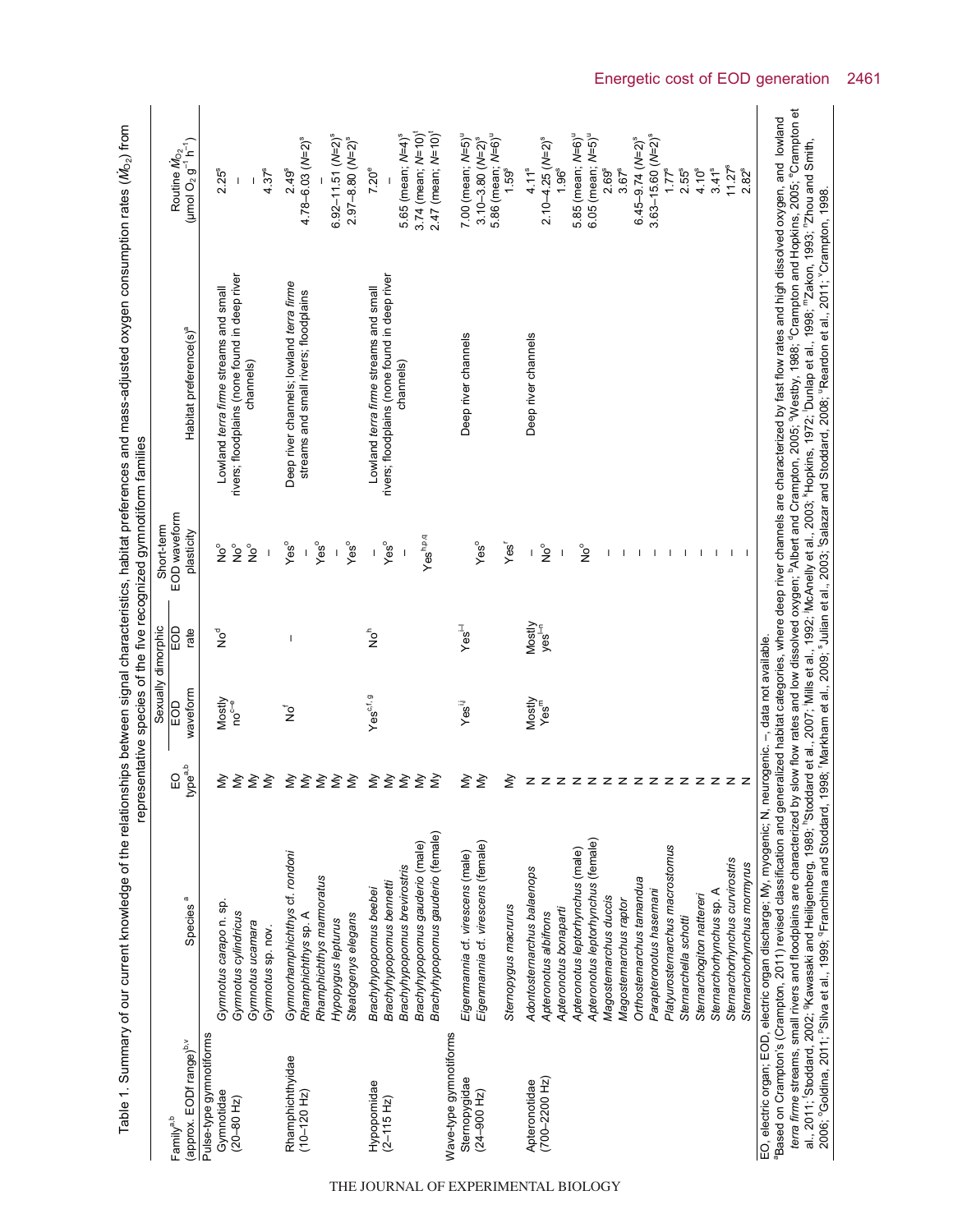

Fig. 3. Dipole-like electric fields. (A)Voltage map for electric dipole scaled to match that for the fish in B. Schematic point charges are indicated by black circles. The voltage map for the fish is based on the model described previously (Babineau et al., 2006; Babineau et al., 2007) for *Apteronotus leptorhynchus*.

of the hindbrain, where each fibre trifurcates to terminate in each of three somatotopic maps (Fig.2) (Carr et al., 1982; Heiligenberg and Dye, 1982). In addition to the afferent input, the ELL receives a vast amount of feedback from higher areas including the cerebellum. The ELL output neurons project to the midbrain torus semicircularis from where further projections reach the optic tectum and other higher processing centres (for reviews, see Berman and Maler, 1999; Bell and Maler, 2005).

# **EOD-related energy budget: theoretical considerations**

In this section, we consider some of the individual factors involved in EOD-related energy consumption, beginning with the electric field itself and then followed by the energetics of action potential generation in cells involved in electrogenesis and electrosensory processing.

### The electric field

Although the temporal features of electric fish EODs differ significantly among species (e.g. pulse-type and wave-type; see Fig.1), the spatial aspects of the resulting electric fields all resemble those of a distorted dipole (Fig.3). At the most basic level, one can ask how much energy is required to assemble the charge necessary to produce a three-dimensional electric field similar to that of an electric fish. From electrostatics, we can calculate the energy of a simple dipole directly (Griffiths, 1981); the minimum energy (or work) required to bring two point charges *Q* (one positive, one negative) within a distance *d* of one another is proportional to  $Q^2/d$ . For an electric field strength similar to that of the wave-type electric fish, *Apteronotus leptorhynchus*, with a peak voltage of ~10mV (measured near the head with respect to distant ground) (Assad et al., 1999), the dipole energy is of the order  $10^{-13}$  J (note that this is in water; a similar calculation in a vacuum would be two orders of magnitude larger because of the much larger dielectric constant of water). In a biological context,  $10^{-13}$  J is equivalent to the energy released when a phosphate is cleaved from each of 106 molecules of ATP  $(6\times10^{23}$  ATP molecules provide about 50kJ) (Horton,

2006). Note that the dipole energy scales with the square of the dipole charge, so a doubling of *Q* (which is proportional to the dipole potential) requires four times the energy. Thus, for EODs of higher amplitude, the energy demand is expected to be disproportionately greater. For example, the energy required for a dipole field similar to that of the pulse-type fish *Gymnotus carapo*, with an EOD amplitude of 40mV (Assad et al., 1999), is almost 10<sup>−</sup><sup>11</sup> J, or about 108 ATP molecules. There is also a wide range of EOD frequencies across species. If we assume our energy estimates pertain to each EOD cycle and that each cycle is independent, then the energetic cost is also expected to increase proportionately with EOD frequency.

Similar estimates of energy are found for more realistic multipole electric field models (Chen et al., 2005) (J.E.L., unpublished observations). But more important is the fact that we have only considered one phase of the EOD waveform, and so the estimates do not reflect the cost of the entire EOD cycle nor do they consider the efficiency of the underlying biophysical processes generating current. Nonetheless, they provide a reference point for the energetic cost of an EOD cycle.

### Action potential energetics

As mentioned earlier, each EOD waveform is associated with the synchronous firing of action potentials by cells in the PN, spinal cord and EO. Thus, to provide a biological context for the electric field estimates, we next consider the energetic cost of action potential generation in neurons. It is generally agreed that this cost arises primarily from the  $Na^+/K^+$ -ATPase, which hydrolyzes one molecule of ATP to pump three  $Na^+$  ions out for every two  $K^+$  ions into the cell, thus maintaining the ion gradients that drive  $Na<sup>+</sup>$  and  $K^+$  flux during membrane depolarization and repolarization (Laughlin et al., 1998; Attwell and Laughlin, 2001; Lennie, 2003). Although direct measurements of energy use can be problematic, estimates are typically based on  $Na<sup>+</sup>$  flux during an action potential, a quantity that can be measured electrophysiologically; this Na+ current determines how much activity is required by the  $Na^+/K^+$ -ATPase, and thus is directly related to energetic cost (e.g. Alle et al., 2009; Sengupta et al., 2010). Such estimates suggest that each action potential consumes between  $10<sup>7</sup>$  and  $10<sup>9</sup>$  ATP molecules depending on neuron type (Attwell and Laughlin, 2001; Lennie, 2003; Sengupta et al., 2010; Hallermann et al., 2012; Harris et al., 2012). Thus, an action potential in just a single neuron can consume an order of magnitude more energy than the minimal amount required to assemble the electric field, suggesting that the actual cost of EOD generation must be several orders of magnitude higher than this theoretical lower bound.

## Electromotor networks: pacemaker nucleus

Next, we consider the energy required by the central brain region that sets the timing of the EOD: the PN. To estimate energy consumption by the neurons of the PN, we must consider their Na+ currents, but data are lacking in this area. However, in the case of *A. leptorhynchus*, we can take advantage of the ionic-based model of the PN developed by Moortgat and colleagues (Moortgat et al., 2000a; Moortgat et al., 2000b). This model adopts the Hodgkin–Huxley formalism to describe the ionic currents underlying action potential generation in this network.

The PN comprises  $\sim$ 120 pacemaker (P) neurons and 30 relay (R) neurons in *A. leptorhynchus* (Moortgat et al., 2000a) with some variation of the P/R ratio between species (Ellis and Szabo, 1980). These neurons form a gap junction-coupled network and fire synchronous action potentials that propagate *via* the R axons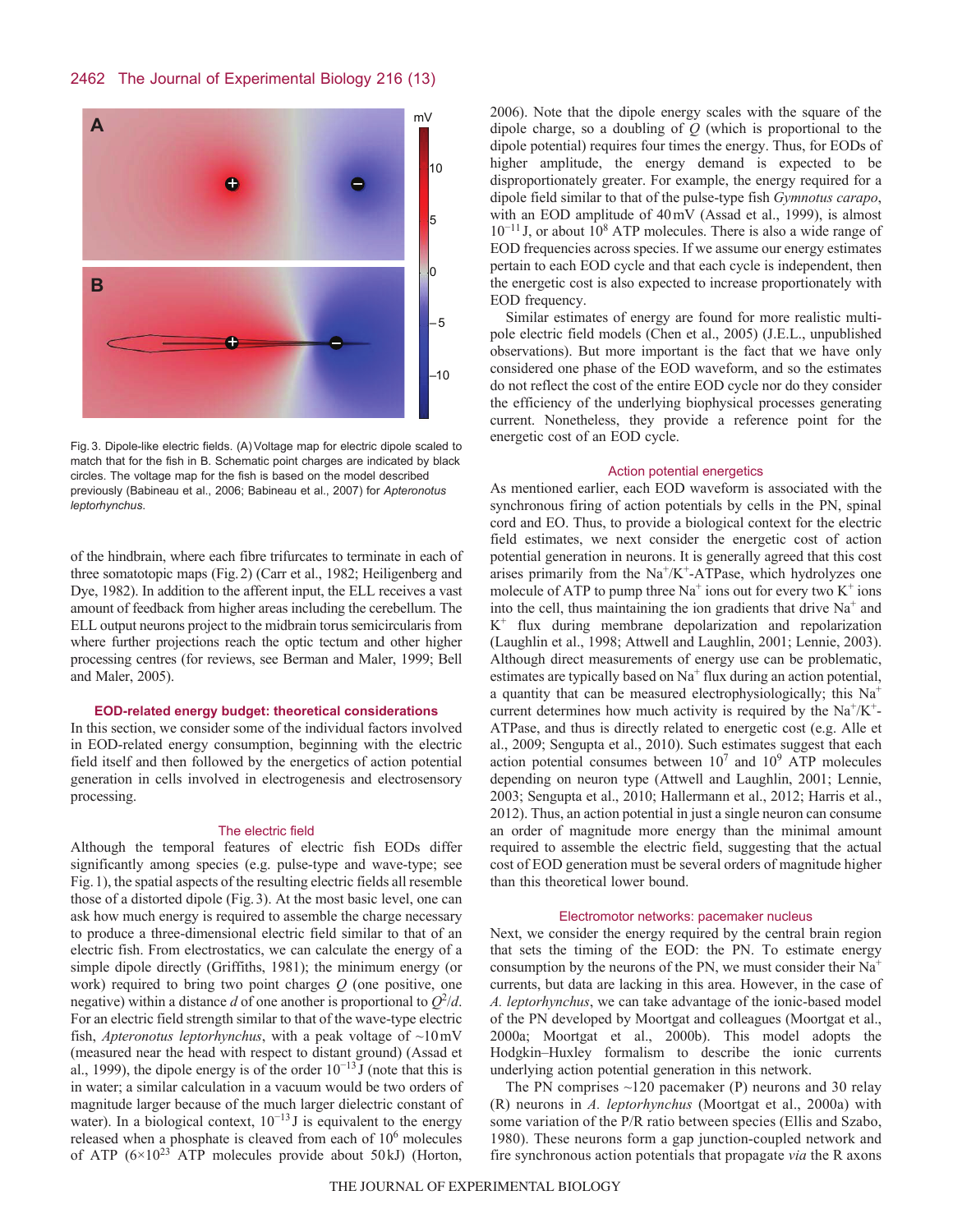

Fig. 4. Pacemaker nucleus energetics based on a previously published model network (Moortgat et al., 2000b). (A)Action potential trace from single pacemaker neuron (somatic compartment). *V*<sub>m</sub>, membrane potential.  $(B)$  Na<sup>+</sup> (black trace) and K<sup>+</sup> (grey trace) currents underlying the pacemaker neuron action potential. (C) Cumulative Na<sup>+</sup> current over a single action potential in a pacemaker neuron soma (solid black line), pacemaker neuron axon (dashed black line) and relay cell axon (grey line). Also shown is the equivalent energetic cost in terms of ATP molecules, calculated using standard methods (see 'Electromotor networks: pacemaker nucleus'). P, pacemaker; R, relay.

to drive the EOD in a one-to-one manner. The Moortgat model describes the full network of 150 P and R neurons, with each neuron modelled by a soma and an axon compartment, as well as a distribution of Na<sup>+</sup>, K<sup>+</sup> and leak currents (Moortgat et al., 2000b). Fig.4A,B shows an example action potential trace and associated  $Na<sup>+</sup>$  and  $K<sup>+</sup>$  currents for one P neuron (soma compartment). From the total  $Na<sup>+</sup>$  flux during an action potential in both somatic and axonic compartments, and using standard methods (e.g. Alle et al., 2009; Sengupta et al., 2010), we calculate the cost of a single action potential in a P neuron to be about  $10^9$  ATP molecules (Fig. 4C); this is similar to, but on the high end of the range of, previous estimates for other neurons (Attwell and Laughlin, 2001; Lennie, 2003; Hallermann et al., 2012). Note that such estimates depend strongly on the relative gating kinetics of the  $Na^+$  and  $K^+$  channels and can vary significantly between neurons (Sengupta et al., 2010). Of particular interest in the present context is the energy consumed by the entire PN: calculating  $Na<sup>+</sup>$  flux over all the P and R neurons in the model network results in a cost of  $2\times10^{11}$  ATP molecules per action potential (i.e. per EOD cycle).

# Energetic cost of EOD generation 2463

# Electromotor networks: electrocytes

The PN drives production of the EOD through activation of the EO, which comprises electrocytes that fire action potentials in synchrony with the PN neuron population. Electrocyte action potentials involve  $Na<sup>+</sup>$  currents in the  $\mu A$  range (McAnelly and Zakon, 1996; Markham et al., 2009), 20 times larger than that estimated for the model P neuron (peak  $Na<sup>+</sup>$  currents near 50 nA). As energetic cost is expected to scale similarly, an electrocyte action potential should consume about  $2 \times 10^{10}$  ATP molecules (Markham et al., 2013). Given EO and electrocyte morphology, there are probably almost 1000 electrocytes in the *Eigenmannia* EO (Schwartz et al., 1975); this translates to about  $2\times10^{13}$  ATP molecules per EOD cycle, or  $8\times10^{15}$  ATPs<sup>-1</sup> (1.7×10<sup>-6</sup> Js<sup>-1</sup>) for an EOD frequency of 400Hz.

### Electrosensory networks

The neural circuitry involved in the production of the EOD is not the only energy consumer. Sensory pathways may also be a significant contributor to overall energy consumption. For example, in high-frequency wave-type fish (e.g. *A. leptorhynchus* with EOD frequencies near 1000 Hz), electroreceptor afferents have very high firing rates: T-units fire at the EOD frequency and P-units on average at 1/3 the EOD frequency (Scheich et al., 1973; Bastian, 1981; Nelson et al., 1997; Gussin et al., 2007). There are relatively few T-units, so we can consider the 15,000 or so P-units alone (Hopkins, 1976; Carr et al., 1982), firing on average at around 300Hz. If we assume a conservative cost per action potential of 10<sup>7</sup> ATP molecules, this electroreceptor subpopulation alone could nonetheless use more than  $10^{10}$  ATP molecules per EOD cycle.

In addition, other neurons in the early sensory pathways will also fire at high rates. For example, the population of spherical cells (~600 in total) (Maler, 1979) of the ELL firing at the EOD frequency could play a significant role in action potential-related costs. Other neurons involved in electrosensation fire action potentials at much lower rates than spherical cells. The spontaneous firing rates of the ~5000 pyramidal cells in the ELL (Maler, 2009) range from 3 to 50Hz (Bastian and Nguyenkim, 2001; Krahe et al., 2008). The torus semicircularis, in particular, is a large and cellrich structure, but many of its neurons display extremely sparse response properties (Chacron et al., 2011). Therefore, even though a large percentage of the brain of gymnotiforms seems to be dedicated to electrosensory processing, the performance cost of higher electrosensory processing may be relatively modest. Further, action potential production is not the only energy-consuming process. Indeed, recent estimates suggest that synaptic processing comprises as much as half of the nervous system energy budget (Lennie, 2003; Niven and Laughlin, 2008; Harris et al., 2012). Relatively little is known about the synaptic processing involved in EOD generation, though comparing species with neurogenic and myogenic mechanisms could provide insights if it is possible to control for differences in EOD frequency. That said, accounting for synaptic processing could effectively double the estimates of overall cost made through consideration of action potential firing alone.

### **EOD energetics and the whole-animal energy budget**

So far, we have discussed energetic costs in terms of ATP consumed, which is common in the field of neuroenergetics (e.g. Attwell and Laughlin, 2001; Sengupta et al., 2010; Harris et al., 2012). In contrast, whole-animal studies typically involve measures of oxygen consumption (Julian et al., 2003; Salazar and Stoddard,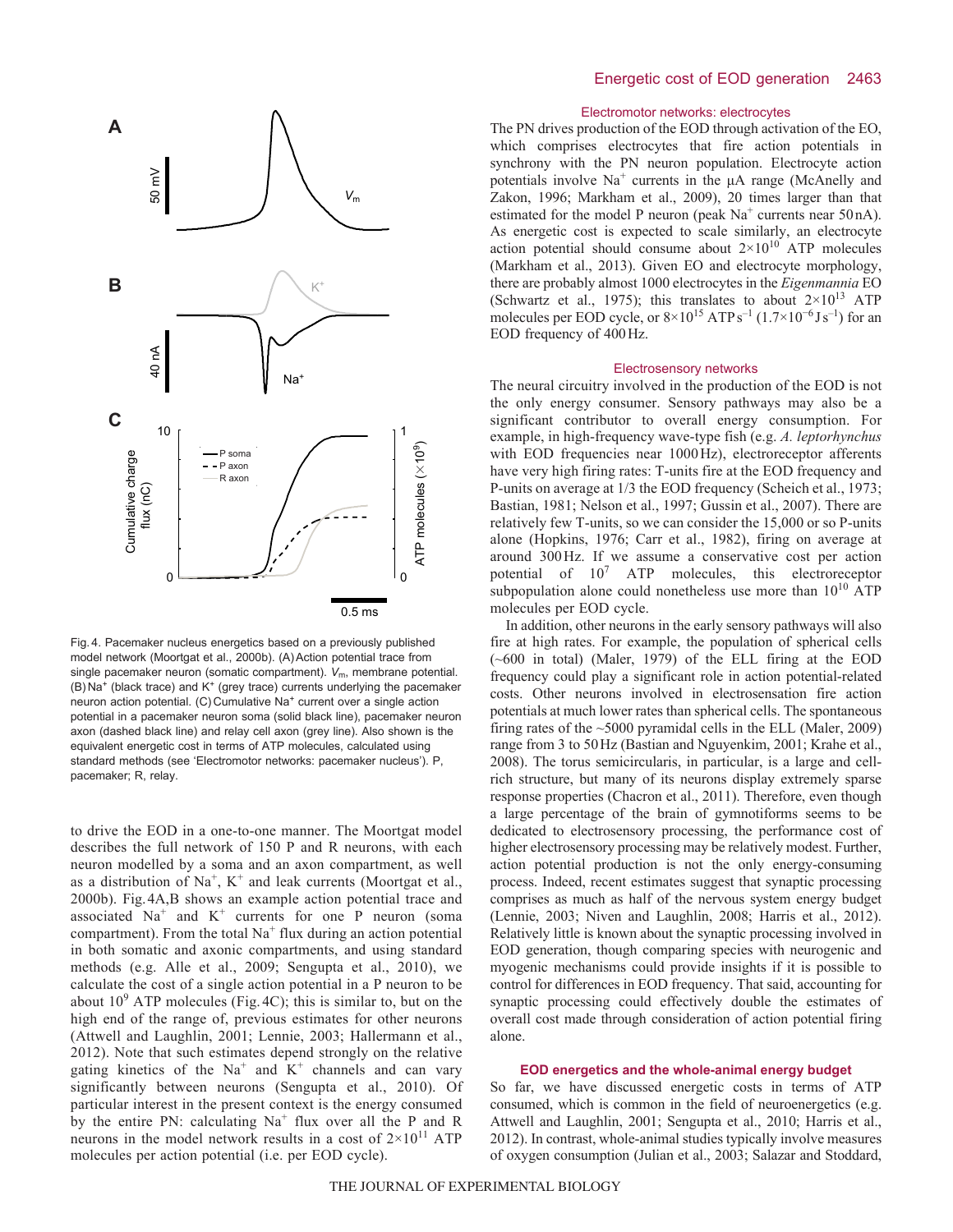

Fig. 5. Components of an EOD-related energy budget. (A)Summary of the energetic cost in ATP equivalents for the different components discussed in the text: dipole electric field at two different field strengths (red similar to wave-type fish, blue similar to pulse-type fish); P-unit cost based on a population of 15,000 cells firing on average at 1/3 of the EOD frequency, with each cell consuming 107ATPspike–1; ELL spherical cell cost based on a population of 600 cells firing at the EOD frequency, with each cell consuming 10<sup>7</sup> ATP spike<sup>-1</sup>; costs for the pacemaker neuron and entire pacemaker network are based on a previously published model (Moortgat et al., 2000b) (see 'Electromotor networks: pacemaker nucleus' for details); costs for electrocyte and EO are explained in the text (and expressed per EOD cycle). Note that all cellular and population estimates are for wave-type species and are indicated in red. Values for a single EOD pulse (pulse-type fish, blue) are based on an estimate by Hopkins (Hopkins, 1999) and previous measurements (Salazar and Stoddard, 2008). Horizontal lines provide reference values: the black line shows the cost of a cortical neuron action potential (from Hallermann et al., 2012), intermediate value (equivalent to 4.2×10<sup>-11</sup> J spike<sup>-1</sup>); the grey line shows the energy required to capture a single prey item (see MacIver et al., 2010), equivalent to 25×10<sup>-6</sup> J; the green line shows the energy required during scan swimming, as estimated by the 3-fold increase from routine consumption (Julian et al., 2003), equivalent to 7.3×10<sup>−</sup><sup>3</sup> J s–1. (B)Fraction of routine *M*O2 used for EOD production for a wave-type species (*Eigenmannia* cf. *virescens*) and a pulsetype species (*Brachyhypopomus gauderio*). Values for wave-type are based on estimates described in the text, and shown in A (EOD fraction in red); values for pulse-type are based on previous measurements (Salazar and Stoddard, 2008), with two different shades of blue indicating the range from day (lower cost) to night (higher cost, entire blue region).

2008; Reardon et al., 2011). By making a few assumptions, we can convert oxygen consumption  $(M<sub>O2</sub>)$  into the equivalent breakdown of ATP molecules. First, we assume that the dominant fuel source is glucose, and its availability is not limited. Next, we assume that oxidative phosphorylation is the dominant energy system involved, with relatively little contribution from anaerobic processes. Oxidation of a single molecule of glucose requires six molecules of  $O_2$  and yields about 30 molecules of ATP; thus five ATP molecules are provided for every molecule of  $O<sub>2</sub>$  consumed (e.g. Harris and Attwell, 2012; Horton, 2006). From this, we can convert  $\dot{M}_{O2}$  from the typical units (e.g.  $\mu$ molg<sup>-1</sup>h<sup>-1</sup>) to  $O_2$  moleculess<sup>-1</sup> (assuming the appropriate fish mass) and then multiply this by 5  $ATPO<sub>2</sub><sup>-1</sup>$  to get the rate of ATP use. Oxygen consumption varies widely depending on species and body mass (Julian et al., 2003) (see Table1), but here we consider the two species for which we have the most data, the wave-type *Eigenmannia* cf. *virescens* (Moorhead, 2010; Reardon et al., 2011) and the pulse-type *Brachyhypopomus gauderio* (Salazar and Stoddard, 2008). Under routine conditions with a continuously active EOD,  $\dot{M}_{O_2}$  for a male *Eigenmannia* is about  $7 \mu$ molg<sup>-1</sup> h<sup>-1</sup> (Table 1); for a 5g fish with an EOD frequency of 400Hz that translates to  $3\times10^{16}$  ATPs<sup>-1</sup> (2.5×10<sup>−</sup><sup>3</sup> Js–1) or 7×1013 ATPcycle–1. For *Brachyhypopomus*, routine  $\dot{M}_{O2}$  with EOD is 3.7 µmolg<sup>-1</sup> h<sup>-1</sup>, translating to about  $4\times10^{16}$  ATPs<sup>-1</sup> (3.5×10<sup>-3</sup> Js<sup>-1</sup>) for a 14g fish; assuming a 25 Hz pulse frequency, the cost would be  $1.7 \times 10^{15}$  ATP pulse<sup>-1</sup>. Note that although the routine energy consumption per pulse or cycle differs by more than an order of magnitude between the two species, the energy use per unit time is very similar. This suggests there may be a trade-off between EOD amplitude and frequency, with higher amplitude signals balanced by lower discharge rates.

These estimates will vary depending on the actual fuel source utilized; the oxidation of fatty acids can play an important role in powering moderate swimming in fish (e.g. Magnoni and Weber, 2007). As the ATP yield per unit time for fat metabolism is about 65% of that from carbohydrate metabolism (Weber, 2011), more accurate fuel source combinations may reduce estimates of ATP consumption accordingly.

We now consider how EOD-specific costs fit in with the wholeanimal energy budget for weakly electric fish. In their study of *Brachyhypopomus*, Salazar and Stoddard have provided the most detailed experimental breakdown to date of the energy budget in an electric fish (Salazar and Stoddard, 2008). By pharmacologically partitioning the energy budget, they estimated that a male fish spends 11–22% of its energy on EOD-related signalling over a 24h period (reductions in EOD amplitude reduce costs during the daytime). Although similar studies have not yet been possible in a wave-type fish, we can consider the theoretical estimates in previous sections and add up all EOD-related components (Fig.5). Remarkably, the result for all EOD-related components is about 30% of routine consumption. This suggests that the EOD comes at a relatively high cost. It is important to note that this is relative to routine levels, which in gymnotiforms are about 50% lower than in temperate teleosts (Julian et al., 2003). Julian and colleagues also showed that much of the variation in metabolic cost could be explained by scan swimming (exhibited only by wave-type fish) rather than EOD type (Julian et al., 2003). Such moderate swimming (about  $1-1.5$  body lengths  $s^{-1}$ ) results in a 3- to 5-fold increase in  $\dot{M}_{O2}$  from routine levels (Julian et al., 2003; Moorhead 2010). In the context of this higher level of energy expenditure, the fractional costs of the EOD may be closer to 5–10%. Regardless,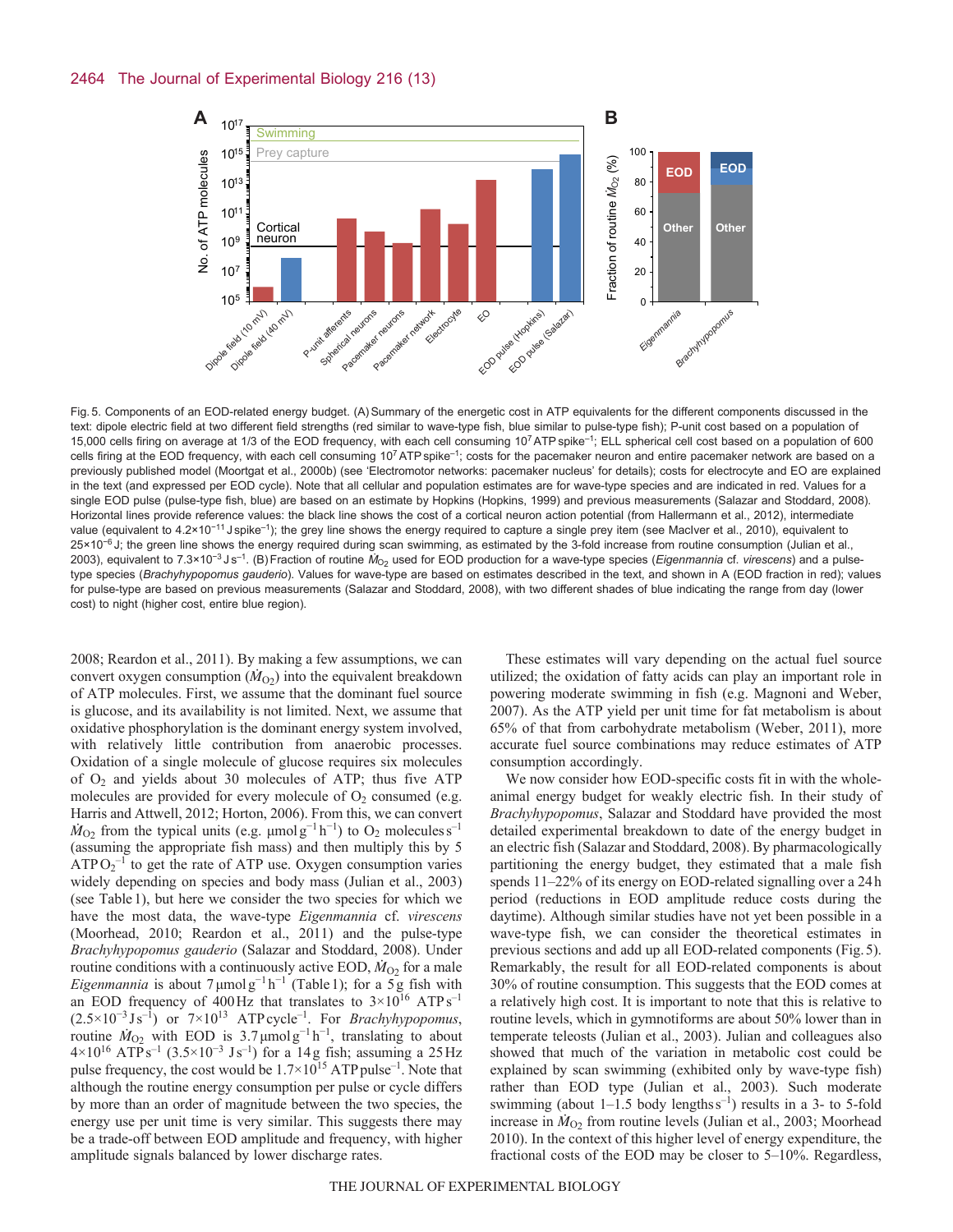this comparison between species at routine levels suggests that wave- and pulse-type fish invest similar energetic effort to produce their EODs. It also provides evidence for energetic trade-offs between EOD amplitude and frequency.

# **Electromotor–sensory costs: evolutionary and ecological implications**

In our final section, we consider the relationship between EODspecific costs and the whole-animal energy budget with the environmental demands and evolutionary and ecological constraints acting upon weakly electric gymnotiform fish. Based on the latest phylogenetic analyses using molecular and morphological characters from over 215 documented species, gymnotiform fish constitute a clade of three pulse-type families (Gymnotidae, Rhamphichthyidae and Hypopomidae), and two wave-type families (Sternopygidae and Apteronotidae) (Table1) (Albert, 2001; Albert and Crampton, 2005; Crampton, 2011). Evidence from anatomical and phylogenetic studies suggests that the wave-type EOD strategy is a derived trait that evolved from a pulse-type ancestor (Bennett, 1971; Albert and Campos-da-Paz, 1998; Albert, 2001; Albert and Crampton, 2005). In addition, EOD waveform and baseline frequency vary significantly across the different gymnotiform families. For instance, the EOD waveforms of pulse-type gymnotiform families display high diversity in the number of phases (Crampton, 1998b; Stoddard, 2002b). Although phylogenetic evidence indicates that multiphasic pulse-type EODs evolved from a monophasic pulse-type ancestor, several species within the *Gymnotus* clade, the most speciose pulse-type gymnotiform genus, have followed the opposite evolutionary trend, displaying EOD waveforms with fewer phases (Lovejoy et al., 2010). Predation pressure has been hypothesized to be a strong driving force in the evolution of multiphasic pulse-type EODs, because they shift the spectral content of the signal to higher frequencies and out of the range of sensitivity of certain electroreceptive predators (Stoddard, 1999; Stoddard, 2002a; Stoddard, 2002b). Evidence for a role of predation in shaping EOD waveform has also been reported for African weakly electric fish (Hanika and Kramer, 1999; Hanika and Kramer, 2000). As the monophasic *Gymnotus cylindricus* lives in habitats that are relatively free of predators, Lovejoy and colleagues (Lovejoy et al., 2010) speculated that monophasy in *Gymnotus* may have evolved to save energy costs associated with EOD multiphasy when predation pressure is relaxed. When looking at the diversity in EOD baseline frequencies, some clear differences also emerge across gymnotiform families (Table1). For instance, within the pulse-type gymnotiform species, members of the family Rhamphichthyidae display the highest EOD frequencies (up to  $\sim$ 120Hz) (Crampton, 1998a; Albert, 2001). Within the wave-type gymnotiform species, however, members of the family Apteronotidae display EOD frequencies as high as 2200Hz (Crampton, 1998a; Albert, 2001; Albert and Crampton, 2005). Interestingly, the gymnotiform species with the highest EOD baseline frequencies dominate in well-oxygenated, fast-flowing water habitats such as large, deep river channels, and display little to no tolerance to experimental severe hypoxia and anoxia (Table1) (Crampton, 1998a; Crampton, 1998b). Higher EOD frequencies may confer higher temporal acuity, an advantage when living in fast-flowing water habitats. Although it is not clear whether EOD frequencies exceeding a few hundred Hz can be exploited by individual electrosensory neurons, population-level computations could play a role, as in the wellstudied jamming-avoidance response (Heiligenberg, 1991). Based on our calculations, high EOD frequencies are also energetically

costly and may come at the expense of a reduction in other EOD properties, such as EOD amplitude. In fact, when compared with other gymnotiform families, apteronotids generate EODs at higher frequencies but smaller amplitudes (Hopkins, 1976; Rasnow et al., 1993; Rasnow and Bower, 1996; Assad et al., 1999), perhaps sacrificing their detection range for higher temporal resolution. Although predation pressure seems like a plausible explanation for the evolution of high EOD frequencies, there is no sufficient evidence to date to strongly support this connection. For instance, analyses of the stomach contents of several electroreceptive catfish showed not only that gymnotiforms are a common prey item for these catfish but also that gymnotiform species with either low or high EOD frequencies are equally preyed upon (Barbarino Duque and Winemiller, 2003). Taken together, this wide taxonomic EOD waveform and frequency diversity seems to reflect the combined adaptive responses to energetic demands, predation pressure and electroreceptive demands associated with foraging and habitat characteristics.

To fully understand the extent to which the energetic costs of electromotor and electrosensory processing differ across weakly electric gymnotiform species, a comparative approach is necessary while measuring this relationship (1) in breeding individuals, (2) in males and females for species with sexually dimorphic EODs, (3) across the low and high states of EOD plasticity for species capable of short-term rapid EOD changes, and (4) within a framework that compares species with extreme habitat constraints, foraging behaviours and predation pressures as it pertains to the particular respiratory physiology and metabolic needs. As previously mentioned, Julian and colleagues (Julian et al., 2003) found no significant relationship between routine  $\dot{M}_{O2}$  and EOD-related properties across gymnotiform species. Although this study represents the most exhaustive dataset measuring routine  $\dot{M}_{\text{O}2}$  in 33 individuals from 23 species across all five gymnotiform families, two additional aspects related to EOD plasticity in gymnotiform fish need to be considered to advance our understanding of the interspecific differences in the energetic cost of bioelectrogenic properties, such as EOD amplitude, duration and baseline frequency. First, we need to consider the effect of breeding state on the EOD. In many gymnotiform species, when compared with non-breeding individuals, the EOD waveform's amplitude and duration and the EOD baseline frequency are significantly increased in breeding individuals (Meyer et al., 1987; Westby, 1988; Zakon, 1993; Stoddard, 2002a; Stoddard, 2002b; Crampton and Hopkins, 2005; Cuddy et al., 2012). In addition, a comparison between the EOD-related energetic cost of non-breeding and breeding individuals can help us to understand differences between the energetics of electrolocation and electrocommunication. Previous studies suggest that such a distinction can be made in the pulse-type species *Brachyhypopomus pinnicaudatus* (Salazar and Stoddard, 2008). Although in this species the enhanced EOD waveforms associated with breeding state are significantly more pronounced in males than in females (Hopkins et al., 1990; Silva et al., 1999; Stoddard, 2002a), this difference does not translate to males having better electrolocating capabilities (Stoddard, 2002b). Because the focus of the study by Julian and colleagues (Julian et al., 2003) was to sample as many species as possible, individuals in both non-breeding and breeding states were probably involved, possibly contributing to the high variance in the routine  $\dot{M}_{O2}$  values within species (Table1) (Julian et al., 2003). Accordingly, this approach could potentially underestimate differences in routine  $\dot{M}_{O2}$  between species with different bioelectrogenic properties. Second, we also need to consider the role of sexual dimorphism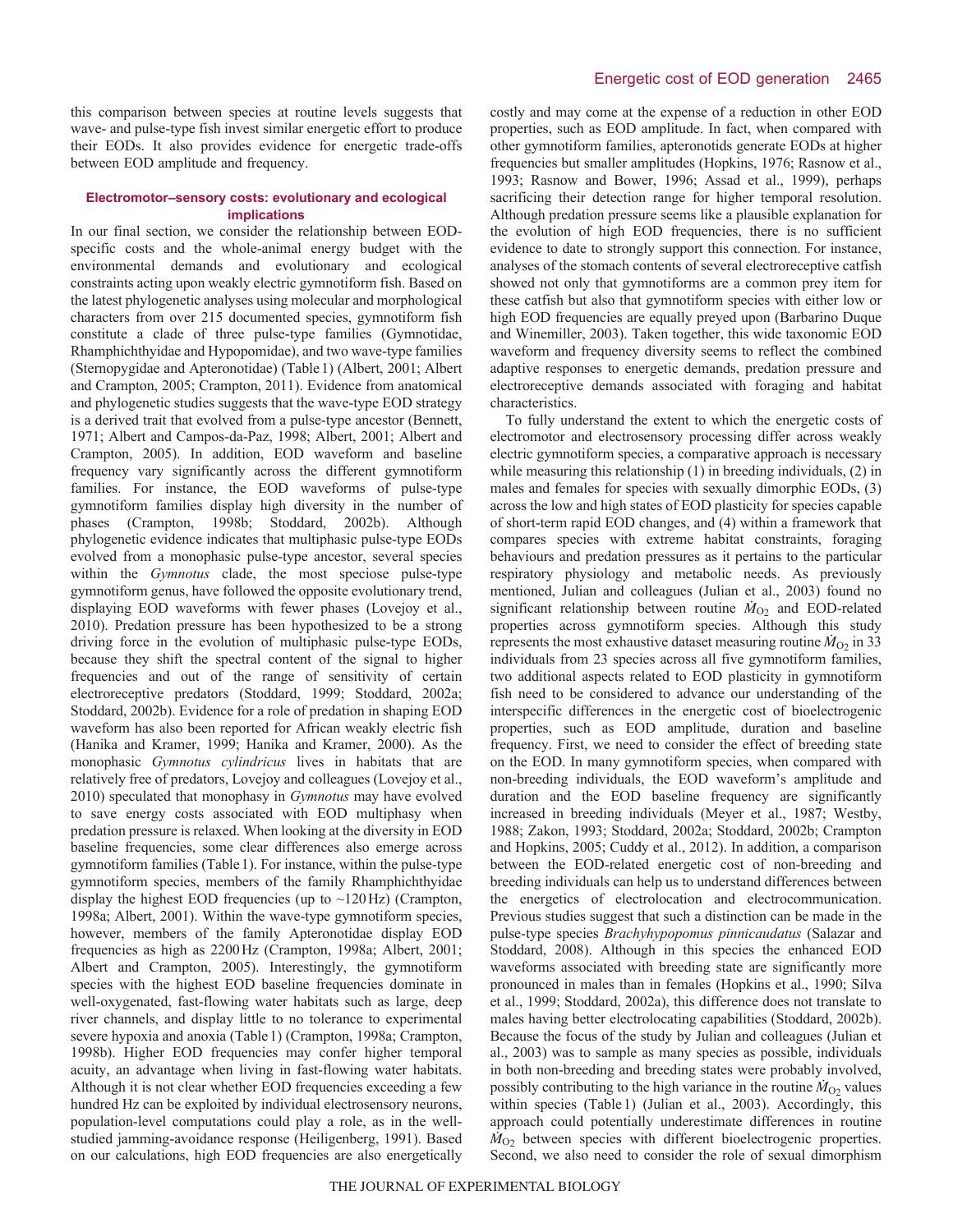# 2466 The Journal of Experimental Biology 216 (13)

and short-term signal plasticity in the EOD waveform and frequency across gymnotiform species. Sexual dimorphism in EOD waveform and frequency is pervasive in species of three of the five gymnotiform families, Hypopomidae, Sternopygidae and Apteronotidae (Table1). For instance, in the brachyhypopomid species *Brachyhypopomus occidentalis*, *B. pinnicaudatus* and *B. gauderio*, breeding males produce larger and longer EOD waveforms than females (Hagedorn, 1988; Hopkins et al., 1990; Silva et al., 1999; Stoddard, 2002a). And in the wave-type species *Sternopygus macrurus*, *Eigenmannia* cf. *virescens* and *Apteronotus albifrons*, females display higher EOD baseline frequencies than males (Hopkins, 1972; Hopkins, 1974; Dunlap et al., 1998), and the opposite is true in *A. leptorhynchus* (Dunlap et al., 1998). In addition, in several gymnotiform species from the Rhamphichthyidae, Hypopomidae and Sternopygidae families, individuals can alter their EOD waveforms reversibly within minutes to hours (Table1) (Silva et al., 1999; Franchina and Stoddard, 1998; Markham et al., 2009; Goldina, 2011). For instance, the EOD waveforms of *B. gauderio* are enhanced from day to night, following a circadian rhythm (Franchina and Stoddard, 1998; Stoddard et al., 2007). This EOD circadian plasticity is also sexually dimorphic, with males displaying larger and longer EOD waveforms at night when compared with females (Franchina and Stoddard, 1998; Stoddard et al., 2007). Moreover, males enhance the magnitude of the circadian swing of their EOD waveforms even more in the presence of competing males, and suppress these enhancements if they are socially isolated for a few days (Franchina et al., 2001). Whereas apteronotids are not known to display circadian rhythms of EOD amplitude or waveform, they are able to increase their EOD frequency by several Hz and maintain this elevated frequency for several hours in response to extended exposure to a conspecific EOD mimic of similar frequency (Oestreich and Zakon, 2002).

Accordingly, studies that have examined the energetic cost of electric signals within the context of EOD plasticity have found a significant relationship between EOD-related  $\dot{M}_{O2}$  or metabolic stress and specific EOD properties (Salazar and Stoddard, 2008; Reardon et al., 2011; Stoddard and Salazar, 2011). Salazar and Stoddard found that the night-time EODs of *B. gauderio* males are energetically expensive when compared with their daytime counterpart, and with other components of their energy budget (Salazar and Stoddard, 2008). Females do not display such extreme day-to-night increases in their EOD-related energetic costs. As such, when compared with females, male *B. gauderio* have far more expensive EODs. The occurrence of a marked circadian EOD change in males and its associated reduction in energetic expense may be an adaptive response that ensures the signal's waveform and frequency are enhanced at night to facilitate foraging, mate attraction and intrasexual competition, and reduced by day to maintain basal electrolocation and electrocommunication (Hopkins, 1999). In addition, the enhanced nocturnal EOD of male *B. gauderio* may incur other costs as it is more conspicuous across the detection range of natural electroreceptive predators, such as the electric eel (*E. electricus*) and catfishes, who track their prey's electric signals (Westby, 1988; Stoddard, 1999; Stoddard, 2002b). These electroreceptive predators can readily detect the lowfrequency (DC) components of the EOD power spectrum of weakly electric fish (Hanika and Kramer, 1999; Hanika and Kramer, 2000; Stoddard, 1999). For instance, the African catfish *Clarias* sp., an electroreceptive predator, more readily detected EODs with longer durations, and to a lesser extent with higher pulse frequencies, of the only wave-type mormyriform fish, *Gymnarchus niloticus*

(Lissmann and Machin, 1963). In the case of *B. gauderio*, the nocturnal EOD duration increase, but not the nocturnal EOD amplitude or pulse frequency enhancement, exaggerates the second phase of their biphasic EODs making them significantly asymmetrical around zero voltage (Franchina and Stoddard, 1998; Stoddard, 2002b). This asymmetry will increase the low-frequency spectral properties of the male EODs, potentially making them more detectable by the ampullary electroreceptors of Neotropical catfish, such as *Pseudoplatystoma tigrinum* (reviewed by Stoddard and Markham, 2008). If predation pressure is the major driving force for the existence of EOD circadian rhythms in male *B. gauderio*, we would not expect to find pronounced EOD amplitude and frequency rhythms, as these two parameters do not seem to be major contributors to the increased risk of detection by predators. Thus, we can hypothesize that only the daytime reduction of the EOD duration seems to be a direct response to predation risk while the daytime reduction of EOD amplitude and frequency may be a response to energetic constraints and, to a lesser extent, predation. Reardon and colleagues used a different strategy to evaluate the relationship between EOD plasticity and EOD-related metabolic demands (Reardon et al., 2011). They measured changes to the EOD amplitude and frequency of individuals from two wave-type species, *E.* cf. *virescens* and *A. leptorhynchus*, during incremental hypoxic stress. In both species, the EOD amplitude and, to a much lesser extent, EOD frequency decreased in response to a gradual drop from normoxia to hypoxia. Yet, when compared with *A. leptorhynchus*, *E.* cf. *virescens* displayed higher tolerance to hypoxic stress, and greater EOD amplitude reduction. Reardon and colleagues' study highlighted how gymnotiform species with plastic EODs, such as *Eigenmannia*, can use this to their advantage to meet metabolic demands (Reardon et al., 2011). Understanding the energetic costs associated with different signal components, the detectability of these components by electric fish predators, and the female preference for such signal components should ultimately help us to understand the selective advantage of EOD plasticity across the gymnotiform clade.

# **Conclusion**

We have deconstructed the various factors that contribute to EODrelated energy costs. Using our current knowledge on the anatomy and physiology of the electromotor/electrosensory processing pathways in gymnotiform fish, we calculated estimates of energy consumption for some of the main structures involved. We then compared the combined estimate of energy consumption for all energetically salient electromotor/electrosensory structures with whole-animal  $\dot{M}_{O2}$  values for the various gymnotiform species where data are available. Such a comparison highlights the mismatch in  $\dot{M}_{O_2}$  values, where higher estimates result from our bottom-up reconstruction of energy costs when compared with empirically measured EOD-related  $\dot{M}_{O2}$  values. Performancerelated costs of EOD generation are surprisingly high, at up to 30% of routine  $\dot{M}_{O2}$ . Our comparative analysis also highlights the need for future studies to identify anatomical substrates and physiological processes that may account for energy consumption efficiencies in the electromotor/electrosensory pathways. The dependence between EOD-specific features and routine  $\dot{M}_{O2}$ remains unclear, and a trade-off between EOD amplitude and frequency may make this relationship difficult to characterize. Indeed, a complete understanding may require characterization of the full cost–benefit relationship in terms of bioenergetics, detection range, conspicuousness to predators, and communication (among other factors) (Nelson and MacIver, 2006; MacIver et al.,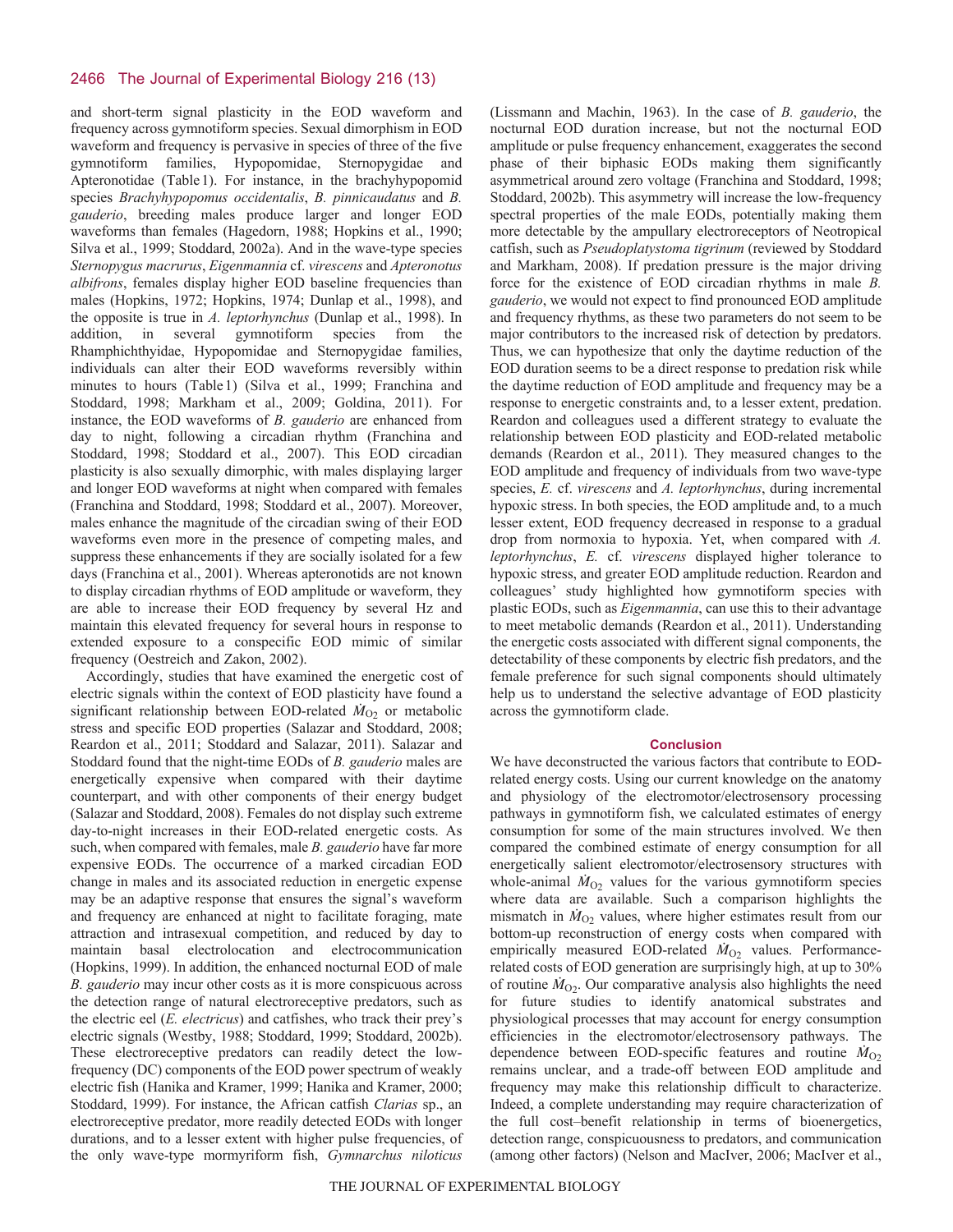2010). Nevertheless, we emphasize how current knowledge on EOD plasticity and the metabolic constraints of the various preferred habitats of gymnotiform species can stimulate future comparative studies looking at such trade-offs. For instance, additional research looking at (1) hypoxia-induced changes in EOD waveform, frequency, and communication-related modulations of EOD frequency across hypoxia-tolerant and hypoxia-intolerant gymnotiform species, and (2) changes in routine  $\dot{M}_{O2}$  due to changes in EOD amplitude and frequency in highly plastic gymnotiform species can help us to further understand the role of EOD plasticity in energy conservation.

#### **Acknowledgements**

We gratefully acknowledge the work of our colleagues and students, without which this article would not have been possible: Lauren Chapman, Katie Gilmour, Michael Markham, Mayron Moorhead, Alana Parisi, Steve Perry, Erin Reardon and Philip Stoddard. We also thank Len Maler for valuable comments.

### **Author contributions**

V.L.S., R.K. and J.E.L. conceived and co-wrote the manuscript. J.E.L. performed the calculations for the estimates of the EOD-related energy costs.

#### **Competing interests**

No competing interests declared.

#### **Funding**

This work was supported by Natural Sciences and Engineering Research Council of Canada (NSERC) Discovery Grants to V.L.S., R.K. and J.E.L.

#### **References**

- **Albert, J. S.** (2001). Species diversity and phylogenetic systematics of American knifefishes (Gymnotiformes, Teleostei). In *Miscellaneous Publications of the Museum of Zoology*. Ann Arbor, MI: University of Michigan**.**
- **Albert, J. S. and Campos-da-Paz, R.** (1998). Phylogenetic systematics of gymnotiformes with diagnoses of 58 clades: a review of the available data. In *Phylogeny and Classification of Neotropical Fishes* (ed. L. Malbarba, R. E. Reis, R. P. Vari, Z. M. de Lucena and C. A. S. de Lucena), pp. 419-447. Porto Alegre:
- Edipucrs. **Albert, J. S. and Crampton, W. G. R.** (2005). Diversity and phylogeny of neotropical electric fishes (Gymnotiformes). In *Electroreception* (ed. T. H. Bullock, C. D. Hopkins, A. N. Popper and R. R. Fay), pp. 360-409. New York, NY: Springer.
- **Alle, H., Roth, A. and Geiger, J. R. P.** (2009). Energy-efficient action potentials in hippocampal mossy fibers. *Science* **325**, 1405-1408.
- **Assad, C., Rasnow, B. and Stoddard, P. K.** (1999). Electric organ discharges and electric images during electrolocation. *J. Exp. Biol.* **202**, 1185-1193.
- **Attwell, D. and Laughlin, S. B.** (2001). An energy budget for signaling in the grey matter of the brain. *J. Cereb. Blood Flow Metab.* **21**, 1133-1145.
- **Babineau, D., Longtin, A. and Lewis, J. E.** (2006). Modeling the electric field of weakly electric fish. *J. Exp. Biol.* **209**, 3636-3651.
- **Babineau, D., Lewis, J. E. and Longtin, A.** (2007). Spatial acuity and prey detection in weakly electric fish. *PLOS Comput. Biol.* **3**, e38.
- Barbarino Duque, A. and Winemiller, K. O. (2003). Dietary segregation among large catfishes of the Apure and Arauca Rivers, Venezuela. *J. Fish Biol.* **63**, 410-427.
- **Bastian, J.** (1981). Electrolocation. I. How the electroreceptors of *Apteronotus albifrons* code for moving objects and other electrical stimuli. *J. Comp. Physiol. A* **144**, 465- 479.
- **Bastian, J. and Nguyenkim, J.** (2001). Dendritic modulation of burst-like firing in sensory neurons. *J. Neurophysiol.* **85**, 10-22.
- **Bell, C. C. and Maler, L.** (2005). Central neuroanatomy of electrosensory systems in fish. In *Electroreception* (ed. T. H. Bullock, C. D. Hopkins, A. N. Popper and R. R. Fay), pp. 68-111. New York, NY: Springer.
- **Bennett, M. V. L.** (1971). Electric organs. In *Fish Physiology*, Vol. 5 (ed. W. S. Hoar and D. H. Randall), pp. 347-491. New York, NY: Academic Press.
- **Berman, N. J. and Maler, L.** (1999). Neural architecture of the electrosensory lateral line lobe: adaptations for coincidence detection, a sensory searchlight and
- frequency-dependent adaptive filtering. *J. Exp. Biol.* **202**, 1243-1253. **Bullock, T. H., Hopkins, C. D., Popper, A. N. and Fay, R. R.** (2005).

*Electroreception*. New York, NY: Springer.

- **Caputi, A. A., Carlson, B. A. and Macadar, O.** (2005). Electric organs and their control. In *Electroreception* (ed. T. H. Bullock, C. D. Hopkins, A. N. Popper and R. R. Fay), pp. 410-451. New York, NY: Springer.
- **Carr, C. E., Maler, L. and Sas, E.** (1982). Peripheral organization and central projections of the electrosensory nerves in gymnotiform fish. *J. Comp. Neurol.* **211**, 139-153.
- **Chacron, M. J., Longtin, A. and Maler, L.** (2011). Efficient computation via sparse coding in electrosensory neural networks. *Curr. Opin. Neurobiol.* **21**, 752-760.
- **Chen, L., House, J. L., Krahe, R. and Nelson, M. E.** (2005). Modeling signal and background components of electrosensory scenes. *J. Comp. Physiol. A* **191**, 331- 345.
- **Crampton, W. G. R.** (1998a). Effects of anoxia on the distribution, respiratory strategies and electric signal diversity of gymnotiform fishes. *J. Fish Biol.* **53**, 307- 330.
- **Crampton, W. G. R.** (1998b). Electric signal design and habitat preferences in a species rich assemblage of gymnotiform fishes from the upper Amazon basin. *An. Acad. Bras. Cienc.* **70**, 805-847.
- **Crampton, W. G. R.** (2011). An ecological perspective on diversity and distributions. In *Historical Biogeography of Neotropical Freshwater Fishes* (ed. J. S. Albert and R. E. Reis), pp. 165-189. Berkeley, CA: University of California Press.
- **Crampton, W. G. R. and Hopkins, C. D.** (2005). Nesting and paternal care in the weakly electric fish Gymnotus (Gymnotiformes:Gymnotidae) with descriptions of larval and adult electric organ discharges of two species. *Copeia* **2005**, 48-60.
- **Cuddy, M., Aubin-Horth, N. and Krahe, R.** (2012). Electrocommunication behaviour and non invasively-measured androgen changes following induced seasonal breeding in the weakly electric fish, *Apteronotus leptorhynchus*. *Horm. Behav.* **61**, 4- 11.
- **Dunlap, K. D., Thomas, P. and Zakon, H. H.** (1998). Diversity of sexual dimorphism in electrocommunication signals and its androgen regulation in a genus of electric fish, *Apteronotus*. *J. Comp. Physiol. A* **183**, 77-86.
- **Ellis, D. B. and Szabo, T.** (1980). Identification of different cells types in the command (pacemaker) nucleus of several gynotiform species by retrograde transport of horseradish peroxidase. *Neuroscience* **5**, 1917-1929.
- **Franchina, C. R. and Stoddard, P. K.** (1998). Plasticity of the electric organ discharge waveform of the electric fish *Brachyhypopomus pinnicaudatus*. I. Quantification of day-night changes. *J. Comp. Physiol. A* **183**, 759-768.
- **Franchina, C. R., Salazar, V. L., Volmar, C. H. and Stoddard, P. K.** (2001). Plasticity of the electric organ discharge waveform of male *Brachyhypopomus pinnicaudatus*. II. Social effects. *J. Comp. Physiol. A* **187**, 45-52.
- **Goldina, A.** (2011). Endocrine regulation of dynamic communication signals in gymnotiform fish. FIU Electronic Theses and Dissertations*.* http://digitalcommons.fiu.edu/etd/521.
- **Griffiths, D. J.** (1981). *Introduction to Electrodynamics*, 1st edn. NJ, USA: Prentice Hall.
- **Gussin, D., Benda, J. and Maler, L.** (2007). Limits of linear rate coding of dynamic stimuli by electroreceptor afferents. *J. Neurophysiol.* **97**, 2917-2929.
- **Hagedorn, M.** (1988). Ecology and behavior of a pulse-type electric fish, *Hypopomus occidentalis* (Gymnotiformes, Hypopomidae), in a freshwater stream in Panama. *Copeia* **2**, 324-335.
- **Hallermann, S., de Kock, C. P. J., Stuart, G. J. and Kole, M. H. P.** (2012). State and location dependence of action potential metabolic cost in cortical pyramidal neurons. *Nat. Neurosci.* **15**, 1007-1014.
- **Hanika, S. and Kramer, B.** (1999). Electric organ discharges of mormyrid fish as a possible cue for predatory catfish. *Naturwissenschaften* **86**, 286-288.
- **Hanika, S. and Kramer, B.** (2000). Electrosensoty prey detection in the African sharptooth catfish, *Clarias gariepinus* (Clariidae), of a weakly electric mormyrid fish, the bulldog (*Marcusenius macrolepidotus*). *Behav. Ecol. Sociobiol.* **48**, 218-228.
- **Harris, J. J. and Attwell, D.** (2012). The energetics of CNS white matter. *J. Neurosci.* **32**, 356-371.
- **Harris, J. J., Jolivet, R. and Attwell, D.** (2012). Synaptic energy use and supply. *Neuron* **75**, 762-777.
- **Heiligenberg, W.** (1991). *Neural Nets in Electric Fish*. Cambridge, MA: MIT Press.
- **Heiligenberg, W. and Dye, J.** (1982). Labeling of electroreceptive afferents in a gymnotoid fish by intracellular injection of HRP: the mystery of multiple maps. *J. Comp. Physiol. A* **148**, 287-296.
- **Heiligenberg, W., Finger, T., Matsubara, J. and Carr, C.** (1981). Input to the medullary pacemaker nucleus in the weakly electric fish, *Eigenmannia* (Sternopygidae, Gymnotiformes). *Brain Res.* **211**, 418-423.
- **Heiligenberg, W., Metzner, W., Wong, C. J. H. and Keller, C. H.** (1996). Motor control of the jamming avoidance response of *Apteronotus leptorhynchus*: evolutionary changes of a behavior and its neuronal substrates. *J. Comp. Physiol. A* **179**, 653-674.
- **Hopkins, C. D.** (1972). Sex differences in electric signaling in an electric fish. *Science* **176**, 1035-1037.
- **Hopkins, C. D.** (1974). Electric communication: functions in the social behavior of *Eigenmannia virescens*. *Behaviour* **50**, 270-304.
- **Hopkins, C. D.** (1976). Stimulus filtering and electroreception: tuberous electroreceptors in three species of gymnotoid fish. *J. Comp. Physiol. A* **111**, 171- 207.
- **Hopkins, C. D.** (1988). Neuroethology of electric communication. *Annu. Rev. Neurosci.* **11**, 497-535.
- **Hopkins, C. D.** (1999). Design features for electric communication. *J. Exp. Biol.* **202**, 1217-1228.
- **Hopkins, C. D., Comfort, N. C., Bastian, J. and Bass, A. H.** (1990). Functional analysis of sexual dimorphism in an electric fish, *Hypopomus pinnicaudatus*, order Gymnotiformes. *Brain Behav. Evol.* **35**, 350-367.
- **Horton, H. R.** (2006). *Principles of Biochemistry*, 4th edn. NJ, USA: Pearson Prentice Hall.
- **Julian, D., Crampton, W. G. R., Wohlgemuth, S. E. and Albert, J. S.** (2003).
- Oxygen consumption in weakly electric neotropical fishes. *Oecologia* **137**, 502-511. **Kawasaki, M. and Heiligenberg, W.** (1989). Distinct mechanisms of modulation in a neuronal oscillator generate different social signals in the electric fish *Hypopomus*. *J. Comp. Physiol. A* **165**, 731-741.
- **Keller, C. H., Kawasaki, M. and Heiligenberg, W.** (1991). The control of pacemaker modulations for social communication in the weakly electric fish *Sternopygus*. *J. Comp. Physiol. A* **169**, 441-450.